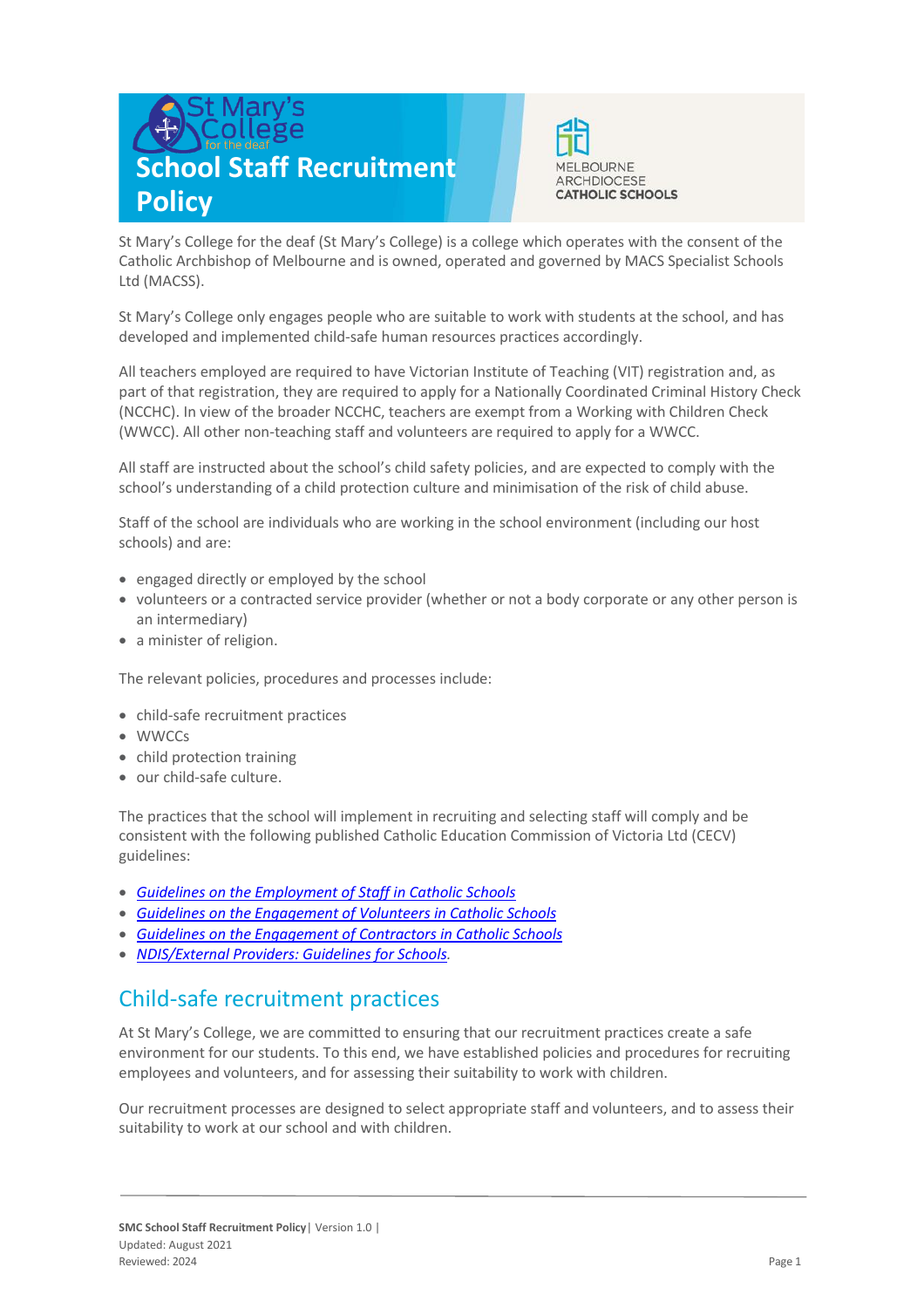Each job description for staff involved in child-connected work (being those persons with direct contact with children that is regular and not incidental to the work) has a clear statement that sets out the requirements, duties and responsibilities regarding child protection for those in that role, and the occupant's essential qualifications, experience and attributes in relation to child protection.

All applicants for child-connected work at the school are informed about these requirements and the school's child protection practices, including the Child Safety Code of Conduct, prior to commencing work at the school.

Once employed, staff are also taken through an induction procedure that further reiterates the person's duties and responsibilities regarding child safety and child protection. All staff and volunteers are required to read and sign a Child Safety Code of Conduct prior to commencing their work with children.

#### **New staff**

It is our policy that all applicants for school positions undergo prior screening. The school will make reasonable efforts to gather, verify and record the following information about a person who it proposes to engage to perform child-connected work:

- registration with the VIT and associated NCCHC
- WWCC for non-teaching staff
- personal identity verification and background checking
- verification of professional and other qualifications relevant to the job
- an examination of their history of child-connected work
- reference checking that addresses the person's suitability for the job and working with children.

#### **Volunteers**

All volunteers, including parent/carer volunteers, must undergo the following screening prior to their engagement by the school:

- personal identity verification and background checking
- verification of professional and other qualifications if relevant to their role
- an examination of their history of child-connected work
- reference checking that addresses the person's suitability for the job and working with children. For parent/carers volunteers, the school also requires a WWCC as best practice.

#### **Monitoring and assessing child-related work suitability**

All new staff members and volunteers are supervised regularly to ensure that their behavior towards children is appropriate and to monitor their compliance with the school's Child Protection Program.

Performance and development reviews known as Annual Review Meetings are regularly undertaken for all staff and include consideration of, understanding of and performance against the school's Child Safety Code of Conduct and the requirements of the Child Protection Program. For example, ensuring that a staff member has not breached any of the school's reporting procedures or the Child Safety Code of Conduct.

### Child-safe recruitment and other legislation

Our recruitment practices are subject to state and federal anti-discrimination legislation and the requirements of the *Privacy Act 1988* (Cth) when obtaining, using, disclosing and storing information from applicants and referees.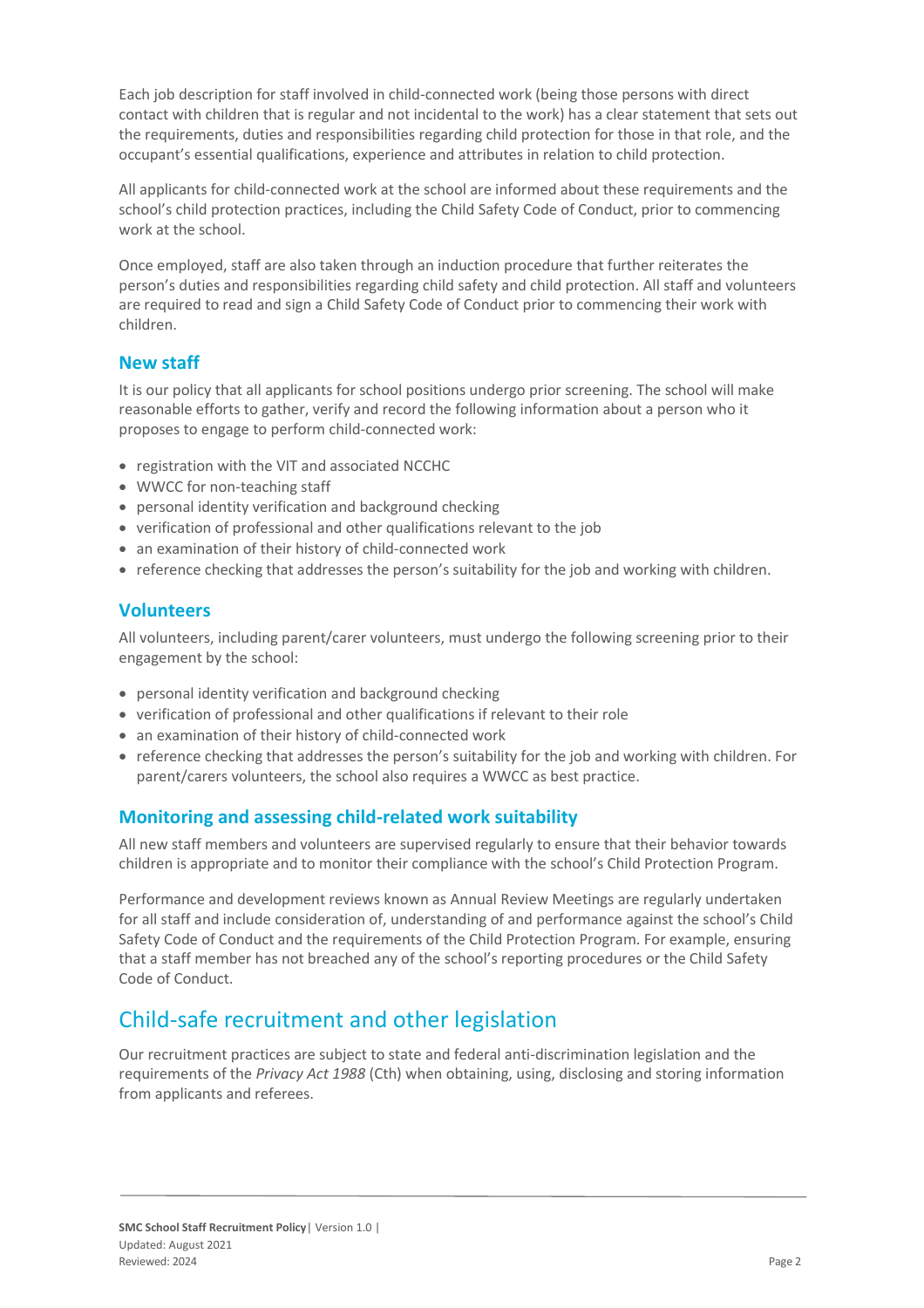## **Working with Children Checks**

| <b>Source of obligation</b>    | The Victorian Working with Children Act 2005 (the Act) aims to protect<br>children from harm by ensuring that people who work with, or care for,<br>them have their suitability to do so checked by a government body.                                                                                                                                                                                                                                                                                                                                                                                      |
|--------------------------------|-------------------------------------------------------------------------------------------------------------------------------------------------------------------------------------------------------------------------------------------------------------------------------------------------------------------------------------------------------------------------------------------------------------------------------------------------------------------------------------------------------------------------------------------------------------------------------------------------------------|
|                                | The Act aims to prevent those who pose a risk to children from working or<br>volunteering with them.                                                                                                                                                                                                                                                                                                                                                                                                                                                                                                        |
| Who needs a WWCC?              | Subject to the exemptions referred to below, any worker who engages in<br>child-related work that involves direct contact with a child (being a person<br>under 18 years of age) needs a WWCC.                                                                                                                                                                                                                                                                                                                                                                                                              |
|                                | Section 3 of the Act defines 'direct contact' as any contact between a<br>person and a child that involves:                                                                                                                                                                                                                                                                                                                                                                                                                                                                                                 |
|                                | physical contact<br>$\bullet$<br>• face-to-face contact<br>• contact by post or other written communication<br>• contact by telephone or other oral communication<br>• contact by email or other electronic communication.                                                                                                                                                                                                                                                                                                                                                                                  |
|                                | A WWCC will apply to any person who is engaged by St Mary's College as an<br>employee, a Board member, a self-employed person, a volunteer, a third-<br>party contractor (who has or is likely to have direct contact with children), a<br>supervisor of child employees, part of practical training through an<br>educational or vocational course, unpaid community work under a court<br>order, a minister of religion or performing duties of a religious vocation, an<br>officer of a body corporate, a member of a committee of management of<br>an unincorporated body or a member of a partnership. |
| What is child-related<br>work? | Child-related work is defined in section 9 of the Act as voluntary or paid<br>work, in any of the occupational categories listed in the Act, that usually<br>involves direct contact with a child.                                                                                                                                                                                                                                                                                                                                                                                                          |
|                                | For the purposes of the Act, work will not be 'child-related work' by reason<br>only of occasional direct work with children that is incidental to the work.                                                                                                                                                                                                                                                                                                                                                                                                                                                |
|                                | Child-related work for ministers of religion                                                                                                                                                                                                                                                                                                                                                                                                                                                                                                                                                                |
|                                | The Act defines child-related work for ministers of religion more broadly<br>than for other occupations. All ministers of religion are required to get a<br>WWCC unless the contact they have with children is only occasional and<br>always incidental to their work.                                                                                                                                                                                                                                                                                                                                      |
|                                | This would include for example having children in their congregation,<br>attendance at schools or school camps even when all their contact with<br>children is supervised. An example of when a minister of religion would not<br>require a WWCC is a minister conducting purely administrative roles within<br>a church's bureaucracy.                                                                                                                                                                                                                                                                     |
|                                | The following are considered to be child-related work:                                                                                                                                                                                                                                                                                                                                                                                                                                                                                                                                                      |
|                                | mentoring and counselling services for children<br>direct provision of child health services<br>• clubs, associations, movements, societies or other bodies (including<br>bodies of a cultural, recreational or sporting nature)                                                                                                                                                                                                                                                                                                                                                                            |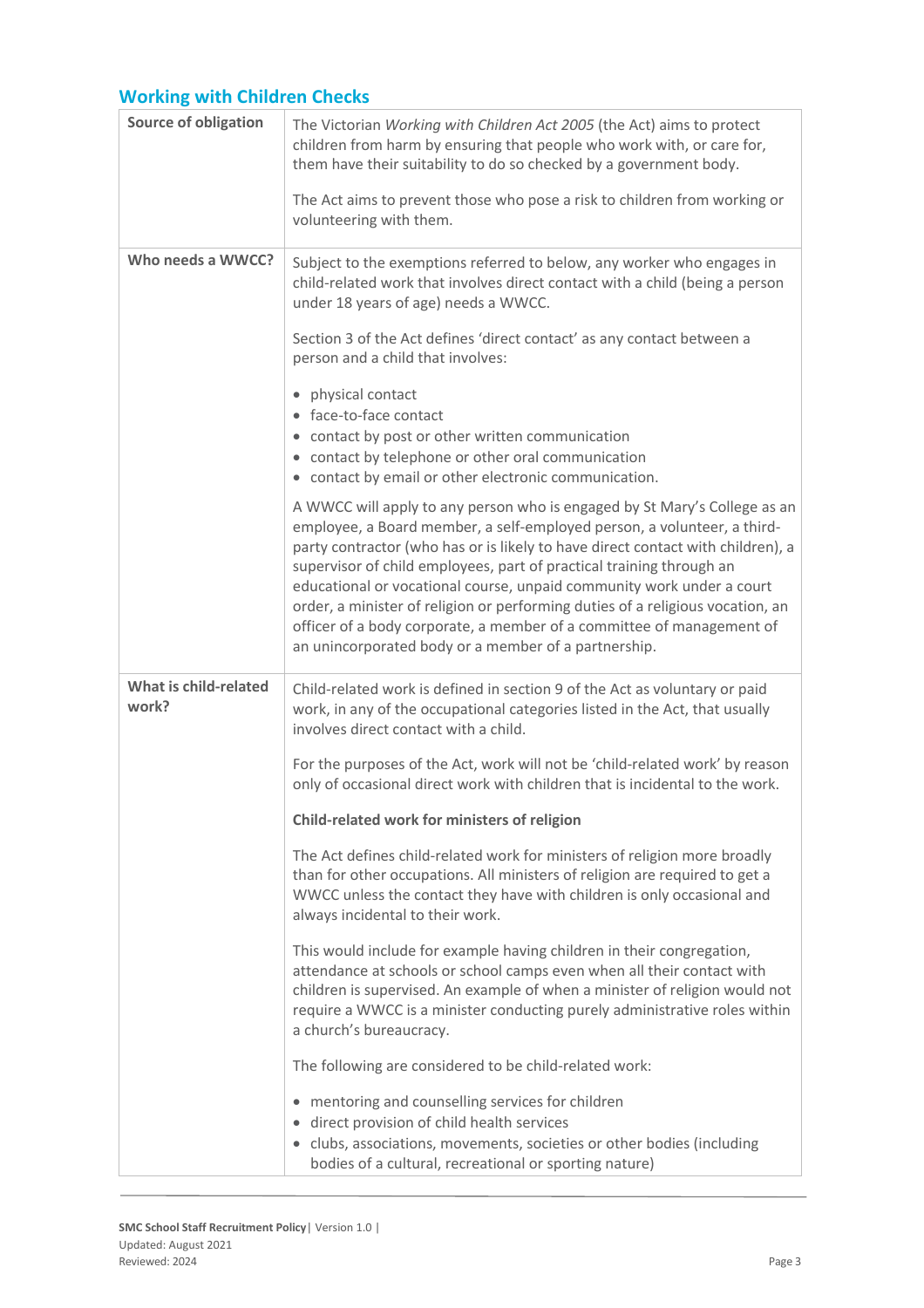|                                           | • educational and care services, childcare centres, nanny services and<br>other child care<br>• coaching and tuition services for children<br>• any religious organisation where children form part of the congregation<br>• boarding houses or other residential services for children and overnight<br>camps for children<br>• transport services specifically for children, including school bus services<br>and taxi services for children with a disability and supervision of school<br>road crossings<br>• commercial photography services for children unless they are merely<br>incidental to or in support of other business activities<br>• commercial talent competitions for children unless they are merely<br>incidental to or in support of other business activities<br>• commercial entertainment or party services for children unless they are<br>merely incidental to or in support of other business activities. |
|-------------------------------------------|----------------------------------------------------------------------------------------------------------------------------------------------------------------------------------------------------------------------------------------------------------------------------------------------------------------------------------------------------------------------------------------------------------------------------------------------------------------------------------------------------------------------------------------------------------------------------------------------------------------------------------------------------------------------------------------------------------------------------------------------------------------------------------------------------------------------------------------------------------------------------------------------------------------------------------------|
| <b>Key exemptions</b>                     | People engaged in the following types of work are not required to have a<br>WWCC:<br>• teachers registered with the VIT<br>• students, aged 18 or 19, undertaking volunteer work organised or held at<br>school<br>• Victoria Police or Australian Federal Police officers<br>• workers, who usually live in another state or territory, visiting Victoria to<br>engage in child-related work (only up to 30 days within the same<br>calendar year)<br>• all children under the age of 18.<br>Note: Some drivers accredited under the Transport (Compliance and<br>Miscellaneous) Act 1983 (Vic.) who were engaging in child-related work<br>were previously exempt from the WWCC. These drivers must now pass the<br>WWCC to continue this work.<br>At St Mary's College, all volunteer helpers, including parents and carers, are<br>required to hold a WWCC.                                                                        |
| How to apply for a<br><b>WWCC</b>         | A worker who engages in child-related work is responsible for applying for<br>their own WWCC. An employer can not apply on behalf of a worker.<br>To apply, fill out an online application form at<br>www.workingwithchildren.vic.gov.au. Upon completion of the application,<br>you will be provided with an online receipt.                                                                                                                                                                                                                                                                                                                                                                                                                                                                                                                                                                                                          |
| <b>St Mary's College's</b><br>obligations | St Mary's College must:<br>• not engage anyone in child-related work who does not have a WWCC<br>• not allow anyone who has an Exclusion notice to undertake child-related<br>work, even if they are directly supervised or exempt<br>• ensure workers engaged in paid work have an Employee WWCC and not<br>a Volunteer WWCC.                                                                                                                                                                                                                                                                                                                                                                                                                                                                                                                                                                                                         |
| <b>Penalties</b>                          | It is an offence to work with children without a valid WWCC or application<br>receipt while your WWCC is being processed. It is an offence for anyone to<br>apply for or engage in child-related work if they have been issued an                                                                                                                                                                                                                                                                                                                                                                                                                                                                                                                                                                                                                                                                                                      |